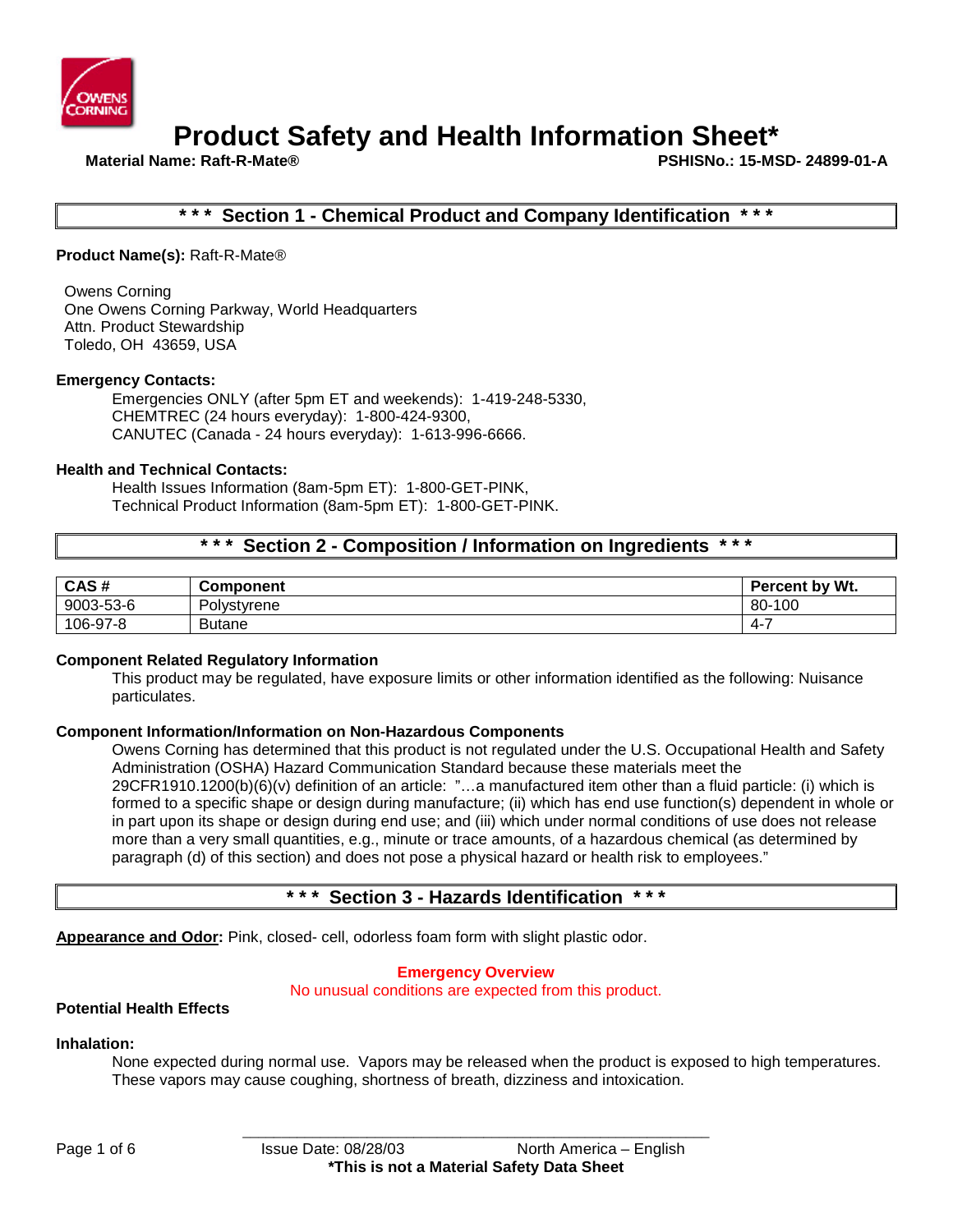

**Material Name: Raft-R-Mate® PSHISNo.: 15-MSD- 24899-01-A**

### **Skin Contact:**

Dust from this product may cause temporary mechnical irritation. Contact with molten or heated product may cause severe burns.

### **Eye Contact:**

This product may cause temporary mechanical irritation to the eyes. Vapors may be released when the product is exposed to high temperatures. These vapors may cause irritation, pain, blinking, tears or redness.

### **Ingestion:**

Ingestion of this product is unlikely. However, ingestion of product may produce gastrointestinal irritation and disturbances.

### **Medical Conditions Aggravated by Exposure:**

Chronic respiratory or skin conditions may temporarily worsen from exposure to this product.

## **\* \* \* Section 4 - First Aid Measures \* \* \***

### **Inhalation:**

If dust or vapors are inhaled, immediately remove the affected person to fresh air. If symptoms persist, get medical attention.

### **Skin Contact:**

If product comes in contact with skin, wash with mild soap and running water. Flush with lukewarm water for 15 minutes. If product is sticky, use waterless cleanser first. If irritation persists get medical attention.

### **Eye Contact:**

Immediately flush eyes with plenty of water for at least 15 minutes. If irritation persists get medical attention.

### **Ingestion:**

Ingestion of this material is unlikely. If it does occur, watch the person for several days to make sure that partial or complete intestinal obstruction does not occur. Do not induce vomiting unless directed to do so by medical personnel.

# **\* \* \* Section 5 - Fire Fighting Measures \* \* \***

**Upper Flammability Limit:** Not applicable **Lower Flammability Limit:** Not applicable **Flammability Classification:** Non-flammable **Auto Ignition Temp.:** Not applicable

**Flash Point:** Not applicable **Flash Point Method:** Not applicable

### **Extinguishing Media:**

Water spray, fog or regular foam.

### **Unusual Fire & Explosion Hazards:**

Produces dense black smoke while burning. May burn rapidly with flare burning effect and may reignite after fire is extinguished.

### **Fire-Fighting Instructions:**

Use self-contained breathing apparatus (SCBA) and full bunker turnout gear in a sustained fire.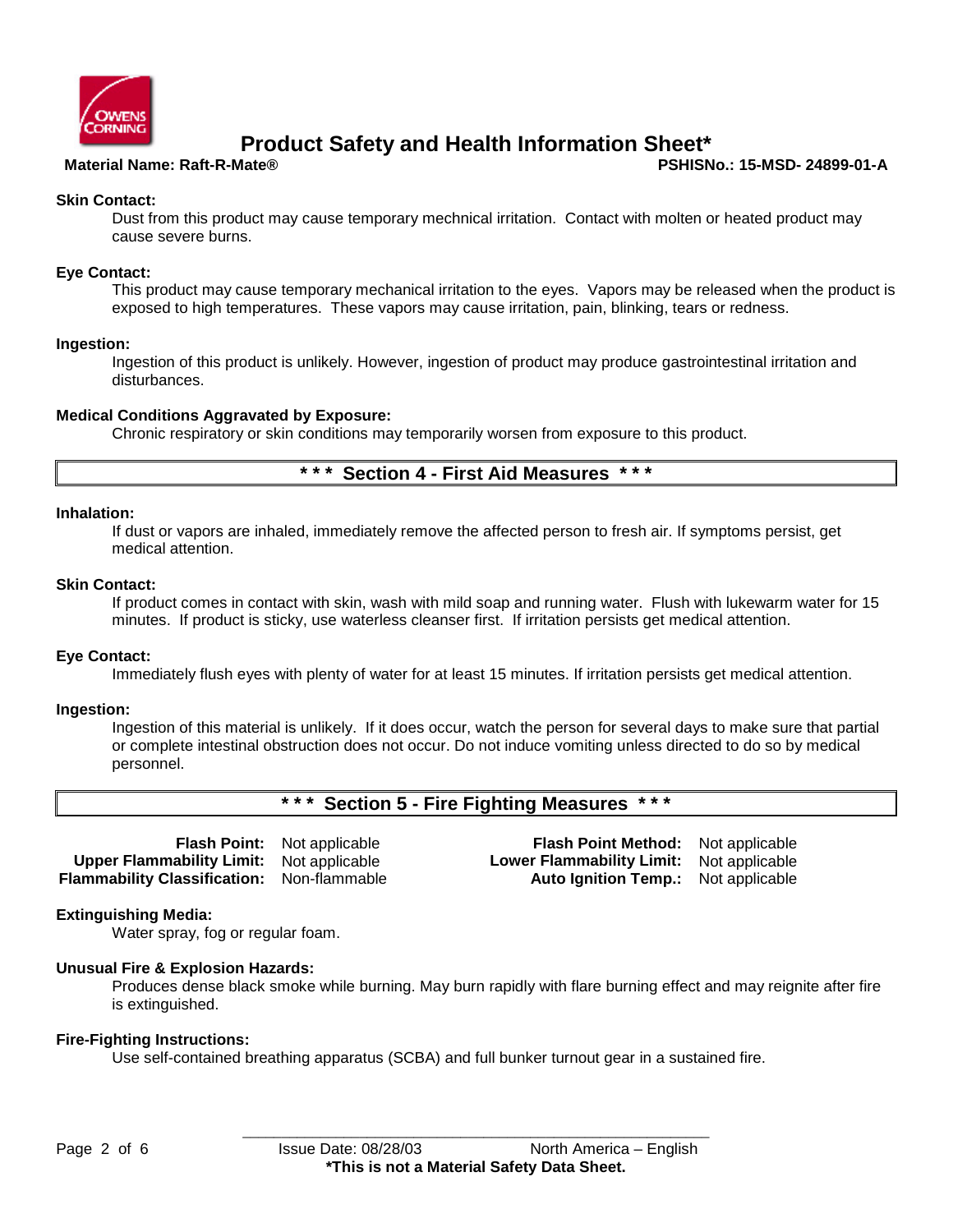

**Material Name: Raft-R-Mate® PSHISNo.: 15-MSD- 24899-01-A**

### **Hazardous Combustion Products:**

Upon decomposition, this product emits carbon monoxide, carbon dioxide and/or low molecular weight hydrocarbons.

# **\* \* \* Section 6 - Accidental Release Measures \* \* \***

### **Clean-Up Procedures:**

Scoop up material and put into a suitable container for disposal as a non-hazardous waste.

### **\* \* \* Section 7 - Handling and Storage \* \* \***

### **Handling Procedures:**

No special procedures are required for this material.

### **Storage Procedures:**

Store in a well ventilated area. Avoid sources of heat and direct sunlight.

# **\* \* \* Section 8 - Exposure Controls / Personal Protection \* \* \***

### **Exposure Guidelines:**

### **A: General Product Information**

Follow all applicable exposure limits.

### **B: Component Exposure Limits**

ACGIH and OSHA exposure limit lists have been checked for those components with CAS registry numbers.

### **Polystyrene (9003-53-6)**

ACGIH: 10 mg/m3 TWA (inhalable particulate); 3 mg/m3 TWA (respirable particulate) (These values are for particulate matter containing no asbestos and <1% crystalline silica) (related to Particulates not otherwise classified (PNOC))

OSHA: total dust: 15 mg/m3 TWA; respirable fraction: 5 mg/m3 TWA (related to Particulates not otherwise regulated)

### **Butane (106-97-8)**

ACGIH: 800 ppm TWA

OSHA:  $800 \text{ ppm}$  TWA; 1900 mg/m<sup>3</sup> (vacated PELs)

### **Ventilation:**

Provide sufficient general and/or local exhaust ventilation to maintain exposures below the PELs or TLVs.

### **PERSONAL PROTECTIVE EQUIPMENT**

### **Respiratory Protection:**

A properly fitted NIOSH approved disposable N 95 series dust respirator such as the 3M model 8210 (8271 in high humidity environments) or equivalent should be used when exposures exceed the PELs or TLVs. Use respiratory protection in accordance with your company's respiratory protection program, local regulations and OSHA regulations under 29 CFR 1910.134.

### **Skin Protection:**

Normal work clothing (long sleeved shirts, long pants and gloves) is recommended.

### **Eyes/Face Protective Equipment:**

Wear safety glasses.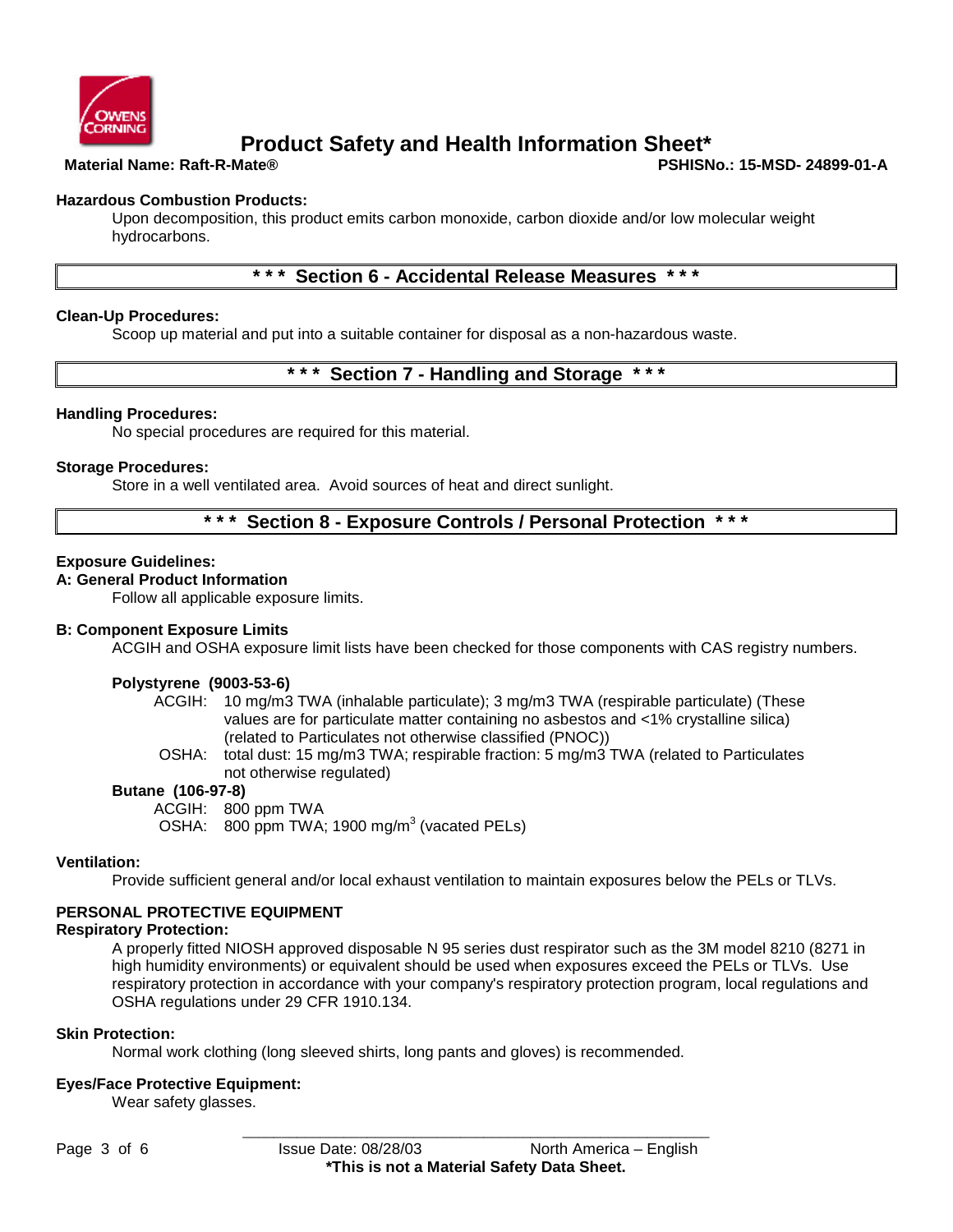

# **Product Safety and Health Information Sheet\***<br>Material Name: Raft-R-Mate®

**Material Name: Raft-R-Mate® PSHISNo.: 15-MSD- 24899-01-A**

| *** Section 9 - Physical & Chemical Properties ***                                                                                |                                                                                                       |                                                                                                                               |                                                                                                              |  |  |  |  |
|-----------------------------------------------------------------------------------------------------------------------------------|-------------------------------------------------------------------------------------------------------|-------------------------------------------------------------------------------------------------------------------------------|--------------------------------------------------------------------------------------------------------------|--|--|--|--|
| Appearance:                                                                                                                       | Pink, closed cell<br>foam board                                                                       | Odor:                                                                                                                         | Slight plastic                                                                                               |  |  |  |  |
| <b>Physical State:</b><br>Vapor Pressure (mm Hg @ 20 C):<br><b>Boiling Point:</b><br>Solubility (H2O):<br><b>Softening Point:</b> | Solid<br>Not applicable<br>Not available<br>Negligible<br>Begins to soften at $\sim$<br>220°F (104°C) | pH:<br><b>Vapor Density (Air=1):</b><br><b>Specific Gravity (Water=1):</b><br><b>Evaporation Rate (n-Butyl</b><br>Acetate=1): | Not applicable<br>Not applicable<br>Melting Point: 240°-270° F (115°-137°C)<br>0.027-0.064<br>Not applicable |  |  |  |  |
| <b>Physical Properties: Additional Information</b><br>No additional information available.                                        |                                                                                                       |                                                                                                                               |                                                                                                              |  |  |  |  |
| * * *<br>* * *<br>Section 10 - Chemical Stability & Reactivity Information                                                        |                                                                                                       |                                                                                                                               |                                                                                                              |  |  |  |  |

### **Stability:**

This is a stable material.

### **Conditions to Avoid:**

Avoid dispersion of dust in air. Keep away from heat, ignition sources, flames and oxidizing agents.

### **Incompatible Materials:**

Strong oxidizing agents and combustible materials.

### **Hazardous Decomposition Products:**

Upon decomposition, this product emits carbon monoxide, carbon dioxide and/or low molecular weight hydrocarbons.

### **Hazardous Polymerization:**

Will not occur.

# **\* \* \* Section 11 - Toxicological Information \* \* \***

### **Acute and Chronic Toxicity:**

### **A: General Product Information**

Dusts from this product may cause mechanical irritation to the eyes and skin. Vapors from heated or molten product may cause coughing, shortness of breath, dizziness, intoxication, eye irritation and pain, eye tearing and blinking, and redness of the eye. Skin contact with molten or heated product may cause severe burns.

### **Carcinogenicity:**

### **A: General Product Information**

There are no known chronic health effects connected with long-term use or contact with these products.

### **B: Component Carcinogenicity**

ACGIH, IARC, OSHA, and NTP carcinogen lists have been checked for those components with CAS registry numbers.

### **Polystyrene (9003-53-6)**

IARC: Supplement 7, 1987; Monograph 19, 1979 (Group 3 (not classifiable))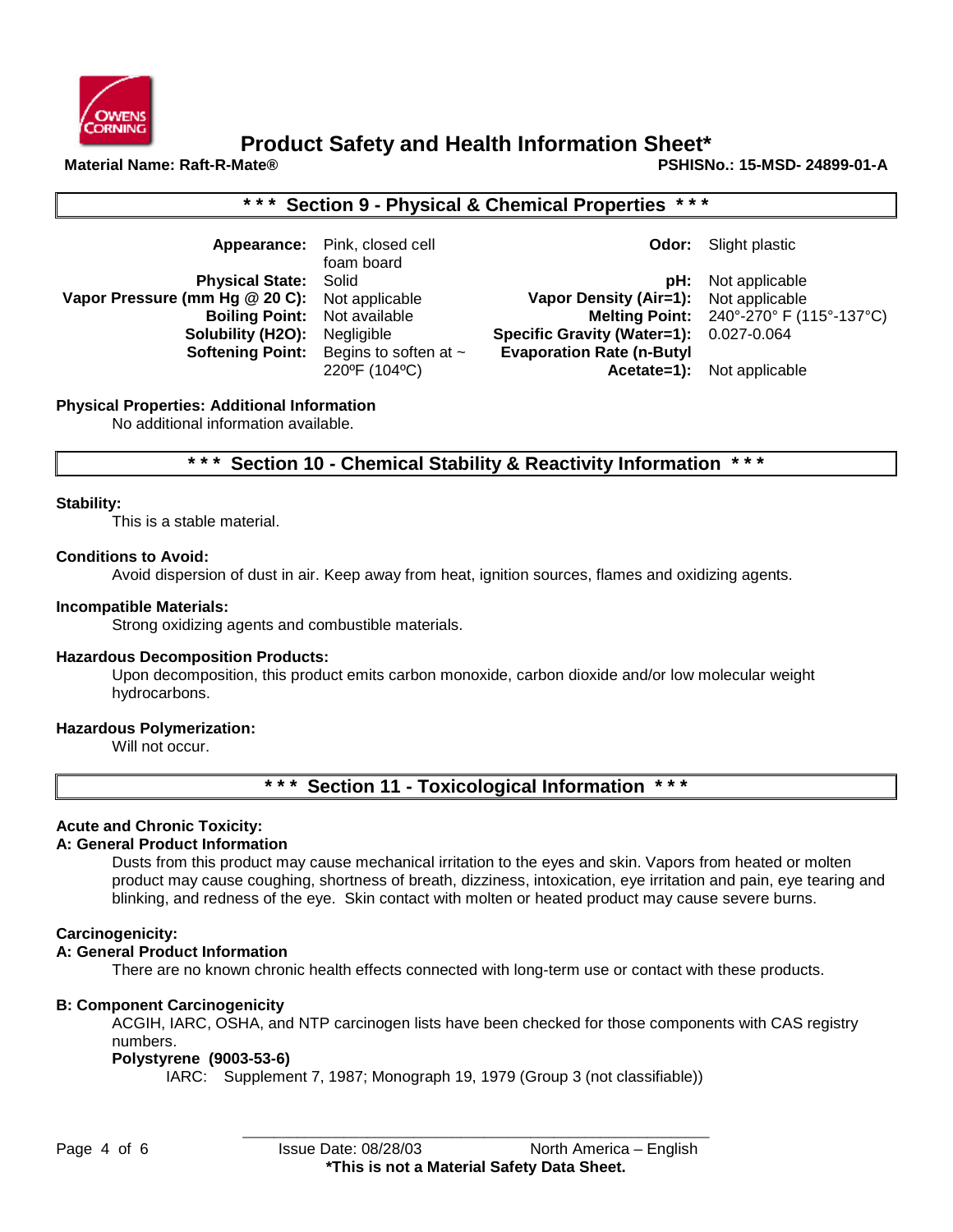

# **Product Safety and Health Information Sheet\***<br>Material Name: Raft-R-Mate®

**Material Name: Raft-R-Mate® PSHISNo.: 15-MSD- 24899-01-A**

### **\* \* \* Section 12 - Ecological Information \* \* \***

This material is not expected to cause harm to animals, plants or fish.

### **\* \* \* Section 13 - Disposal Considerations \* \* \***

### **US EPA Waste Number & Descriptions:**

### **A: General Product Information**

Material, if discarded, is not expected to be a characteristic hazardous waste under RCRA.

### **B: Component Waste Numbers**

No EPA Waste Numbers are applicable for this product's components.

### **Disposal Instructions:**

Dispose of waste material according to Local, State, Federal, and Provincial Environmental Regulations.

### **Section 14 - Transportation Information**

Not regulated for transport.

### **\* \* \* Section 15 - Regulatory Information \* \* \***

### **US Federal Regulations:**

### **A: General Product Information**

No information available for the product.

### **B: Component Analysis**

None of this products components are listed under SARA Section 302 (40 CFR 355 Appendix A), SARA Section 313 (40 CFR 372.65), or CERCLA (40 CFR 302.4).

> **SARA 311/312 Acute Health Hazard:** No **Chronic Health Hazard:** No **Fire Hazard:** No **Sudden Release of Pressure Hazard:** No **Reactive Hazard:** No

### **C: Clean Air Act**

None of this product's components are listed on the Clean Air Act-1990 Hazardous Air Pollutants List.

### **State Regulations:**

### **A: General Product Information**

No additional information available.

### **B: Component Analysis - State**

The following components appear on one or more of the following state hazardous substances lists:

| <b>Component</b> | ```<br><br>UMJ.<br>71                                           | -<br>◡่    | --        | М,  | <b>MN</b> | N.  |     |
|------------------|-----------------------------------------------------------------|------------|-----------|-----|-----------|-----|-----|
| <b>Butane</b>    | $\sim$<br>$06-9$<br>$\sim$<br>. .<br>$\lambda$ - $\sim$<br>ิง เ | . .<br>Yes | <b>No</b> | Yes | Yes       | Yes | Yes |

### **Other Regulations:**

### **A: General Product Information**

No additional information available.